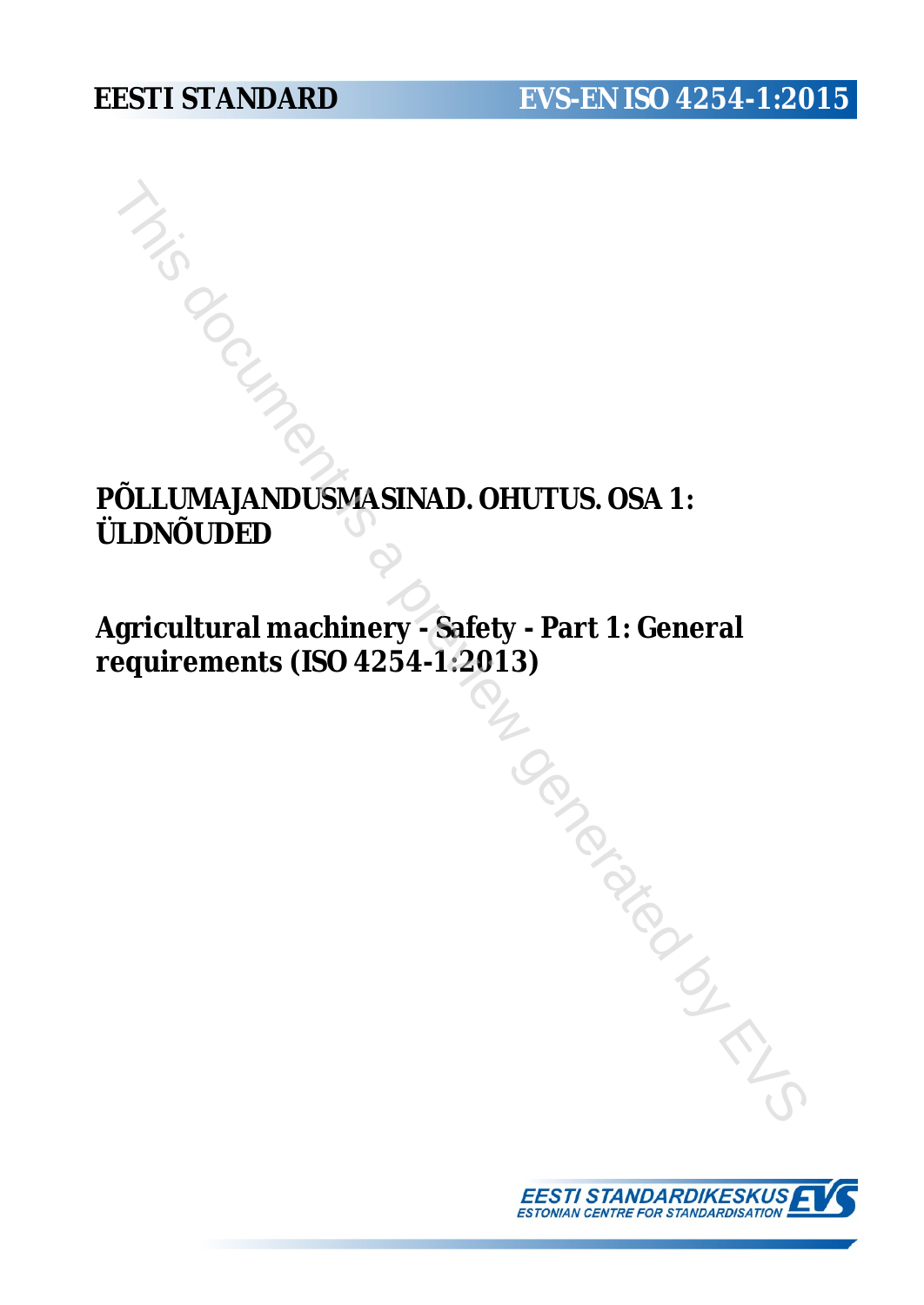## **EESTI STANDARDI EESSÕNA NATIONAL FOREWORD**

| See Eesti standard EVS-EN ISO 4254-1:2015<br>This Estonian standard EVS-EN ISO 4254-1:2015<br>sisaldab Euroopa standardi EN ISO 4254-1:2015 consists of the English text of the European<br>standard EN ISO 4254-1:2015.<br>ingliskeelset teksti. |  |  |  |  |  |  |
|---------------------------------------------------------------------------------------------------------------------------------------------------------------------------------------------------------------------------------------------------|--|--|--|--|--|--|
| Standard<br>sellekohase<br>on jõustunud<br>teate This standard has been endorsed<br>with a<br>notification published in the official bulletin of the<br>avaldamisega EVS Teatajas.<br>Estonian Centre for Standardisation.                        |  |  |  |  |  |  |
| Euroopa standardimisorganisatsioonid on teinud   Date of Availability of the European standard is<br>Euroopa<br>standardi<br>rahvuslikele<br>liikmetele<br>14.10.2015.<br>kättesaadavaks 14.10.2015.                                              |  |  |  |  |  |  |
| Standard<br>kättesaadav<br>Eesti The standard is available from the Estonian Centre<br>on<br>Standardikeskusest.<br>for Standardisation.                                                                                                          |  |  |  |  |  |  |
| Tagasisidet standardi sisu kohta on võimalik edastada, kasutades EVS-i veebilehel asuvat tagasiside vormi<br>või saates e-kirja meiliaadressile <u>standardiosakond@evs.ee</u> .                                                                  |  |  |  |  |  |  |
| ICS 65.060.01                                                                                                                                                                                                                                     |  |  |  |  |  |  |
| Standardite reprodutseerimise ja levitamise õigus kuulub Eesti Standardikeskusele                                                                                                                                                                 |  |  |  |  |  |  |
| Andmete paljundamine, taastekitamine, kopeerimine, salvestamine elektroonsesse süsteemi või edastamine ükskõik millises<br>vormis või millisel teel ilma Eesti Standardikeskuse kirjaliku loata on keelatud.                                      |  |  |  |  |  |  |
| Kui Teil on küsimusi standardite autorikaitse kohta, võtke palun ühendust Eesti Standardikeskusega:<br>Aru 10, 10317 Tallinn, Eesti; koduleht www.evs.ee; telefon 605 5050; e-post info@evs.ee                                                    |  |  |  |  |  |  |
| The right to reproduce and distribute standards belongs to the Estonian Centre for Standardisation                                                                                                                                                |  |  |  |  |  |  |
| No part of this publication may be reproduced or utilized in any form or by any means, electronic or mechanical, including<br>photocopying, without a written permission from the Estonian Centre for Standardisation.                            |  |  |  |  |  |  |
| If you have any questions about copyright, please contact Estonian Centre for Standardisation:                                                                                                                                                    |  |  |  |  |  |  |
|                                                                                                                                                                                                                                                   |  |  |  |  |  |  |

### ICS 65.060.01

Aru 10, 10317 Tallinn, Estonia; homepage [www.evs.ee](http://www.evs.ee/); phone +372 605 5050; e-mail info@evs.ee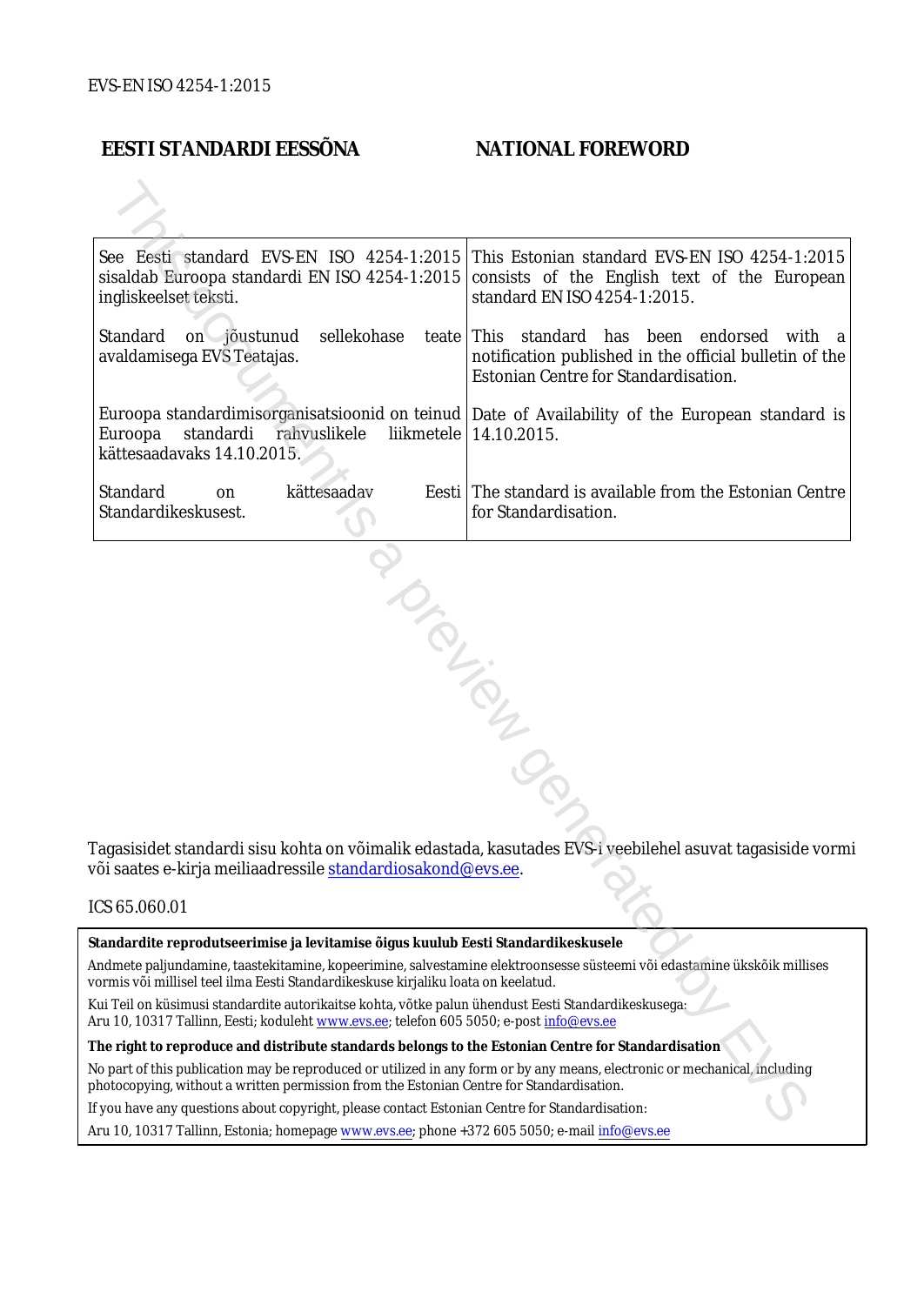# EUROPEAN STANDARD NORME EUROPÉENNE EUROPÄISCHE NORM

# **EN ISO 4254-1**

October 2015

ICS 65.060.01 Supersedes EN ISO 4254-1:2013

English Version

# Agricultural machinery - Safety - Part 1: General requirements (ISO 4254-1:2013)

Matériel agricole - Sécurité - Partie 1: Exigences générales (ISO 4254-1:2013)

 Landmaschinen - Sicherheit - Teil 1: Generelle Anforderungen (ISO 4254-1:2013)

This European Standard was approved by CEN on 27 September 2015.

CEN members are bound to comply with the CEN/CENELEC Internal Regulations which stipulate the conditions for giving this European Standard the status of a national standard without any alteration. Up-to-date lists and bibliographical references concerning such national standards may be obtained on application to the CEN-CENELEC Management Centre or to any CEN member.

This European Standard exists in three official versions (English, French, German). A version in any other language made by translation under the responsibility of a CEN member into its own language and notified to the CEN-CENELEC Management Centre has the same status as the official versions.

CEN members are the national standards bodies of Austria, Belgium, Bulgaria, Croatia, Cyprus, Czech Republic, Denmark, Estonia, Finland, Former Yugoslav Republic of Macedonia, France, Germany, Greece, Hungary, Iceland, Ireland, Italy, Latvia, Lithuania, Luxembourg, Malta, Netherlands, Norway, Poland, Portugal, Romania, Slovakia, Slovenia, Spain, Sweden, Switzerland, Turkey and United Kingdom.



EUROPEAN COMMITTEE FOR STANDARDIZATION COMITÉ EUROPÉEN DE NORMALISATION EUROPÄISCHES KOMITEE FÜR NORMUNG

**CEN-CENELEC Management Centre: Avenue Marnix 17, B-1000 Brussels**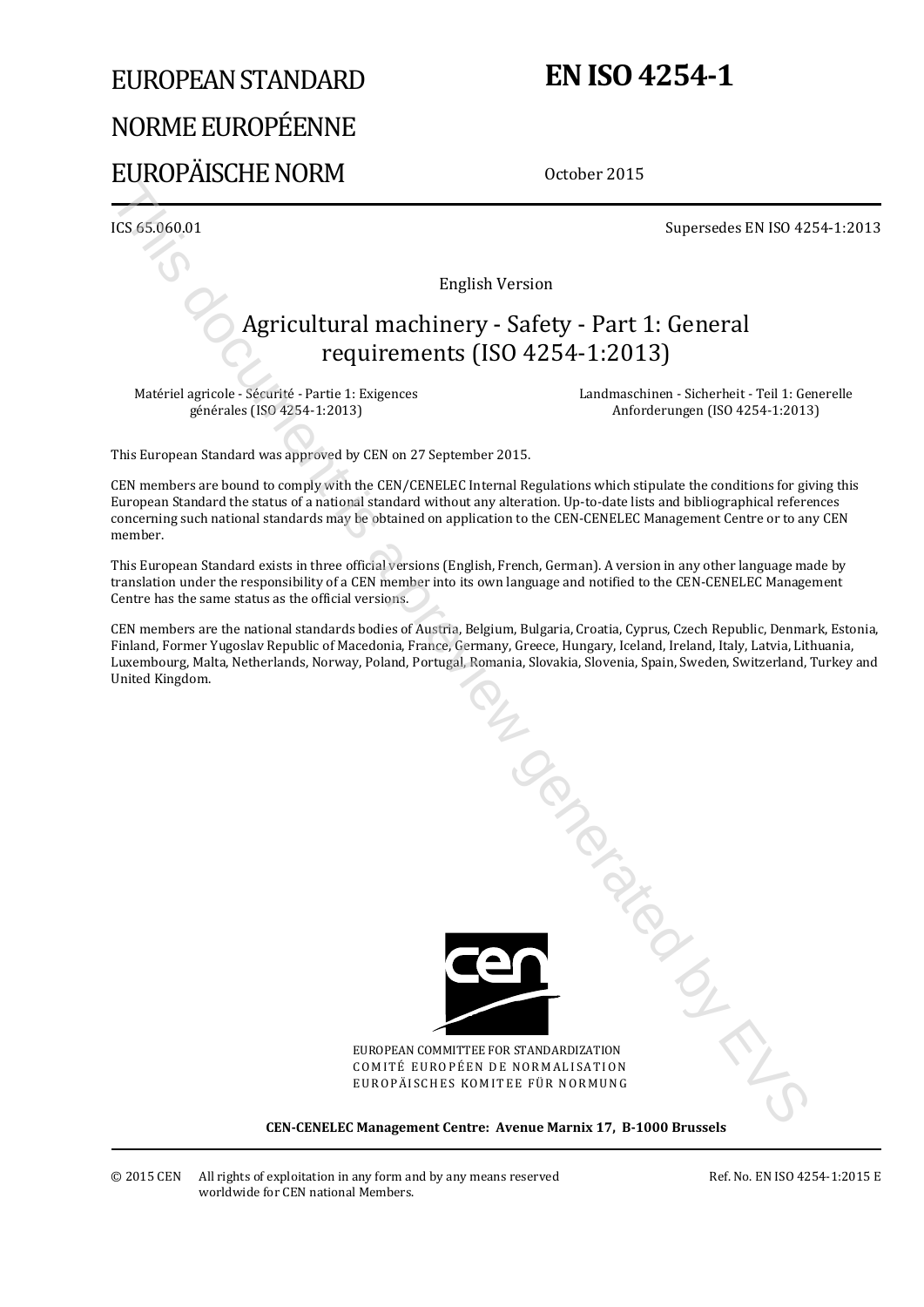### **European foreword**

The text of ISO 4254-1:2013 has been prepared by Technical Committee ISO/TC 23 "Tractors and machinery for agriculture and forestry" of the International Organization for Standardization (ISO) and has been taken over as EN ISO 4254-1:2015 by Technical Committee CEN/TC 144 "Tractors and machinery for agriculture and forestry", the secretariat of which is held by AFNOR.

This European Standard shall be given the status of a national standard, either by publication of an identical text or by endorsement, at the latest by April 2016, and conflicting national standards shall be withdrawn at the latest by April 2016.

Attention is drawn to the possibility that some of the elements of this document may be the subject of patent rights. CEN [and/or CENELEC] shall not be held responsible for identifying any or all such patent rights.

This document supersedes EN ISO 4254-1:2013.

This 4th edition cancels and replaces the third edition (EN ISO 4254-1:2013) where the following changes were introduced (compared to EN ISO 4254-1:2009):

- requirements related the protection from moving parts involved in the work have been added in 4.2;
- requirements related to vibration have been added in 4.3;
- requirements related to automatic mode of operation have been added in 4.6;
- requirements related to foldable barriers have been added in 4.9;
- requirements related to operating fluids have been added in 4.15;
- $-$  requirements related to emergency stop controls have been added in 4.19;
- requirements related to safety related parts of control systems have been added in 4.20;
- requirements related to roll-over and tip-over hazards have been added in 5.7;
- requirements related to PTO drive shaft guard clearance have been added in 6.4.

This document has been prepared under a mandate given to CEN by the European Commission and the European Free Trade Association, and supports essential requirements of the Machinery Directive 2006/42/EC. It is intended to be used together with EN 15811: 2014 "Agricultural machinery – Fixed guards and interlocked guards with or without guard locking for moving transmission parts (ISO/TS 28923: 2012 modified)".

For the relationship with EU Directive(s) see informative Annex ZA, which is an integral part of this document.

According to the CEN-CENELEC Internal Regulations, the national standards organizations of the following countries are bound to implement this European Standard: Austria, Belgium, Bulgaria, Croatia, Cyprus, Czech Republic, Denmark, Estonia, Finland, Former Yugoslav Republic of Macedonia, France, Germany, Greece, Hungary, Iceland, Ireland, Italy, Latvia, Lithuania, Luxembourg, Malta, Netherlands, Norway, Poland, Portugal, Romania, Slovakia, Slovenia, Spain, Sweden, Switzerland, Turkey and the United Kingdom. The text of 1500-4254-1:2011) has been propared by Technical Committee ISO/TC23 Tracking<br>Worshingty for agriculture and forestry' of the International Organization (FS conditation)<br>This document is a FM ISO 4254-1:2015 by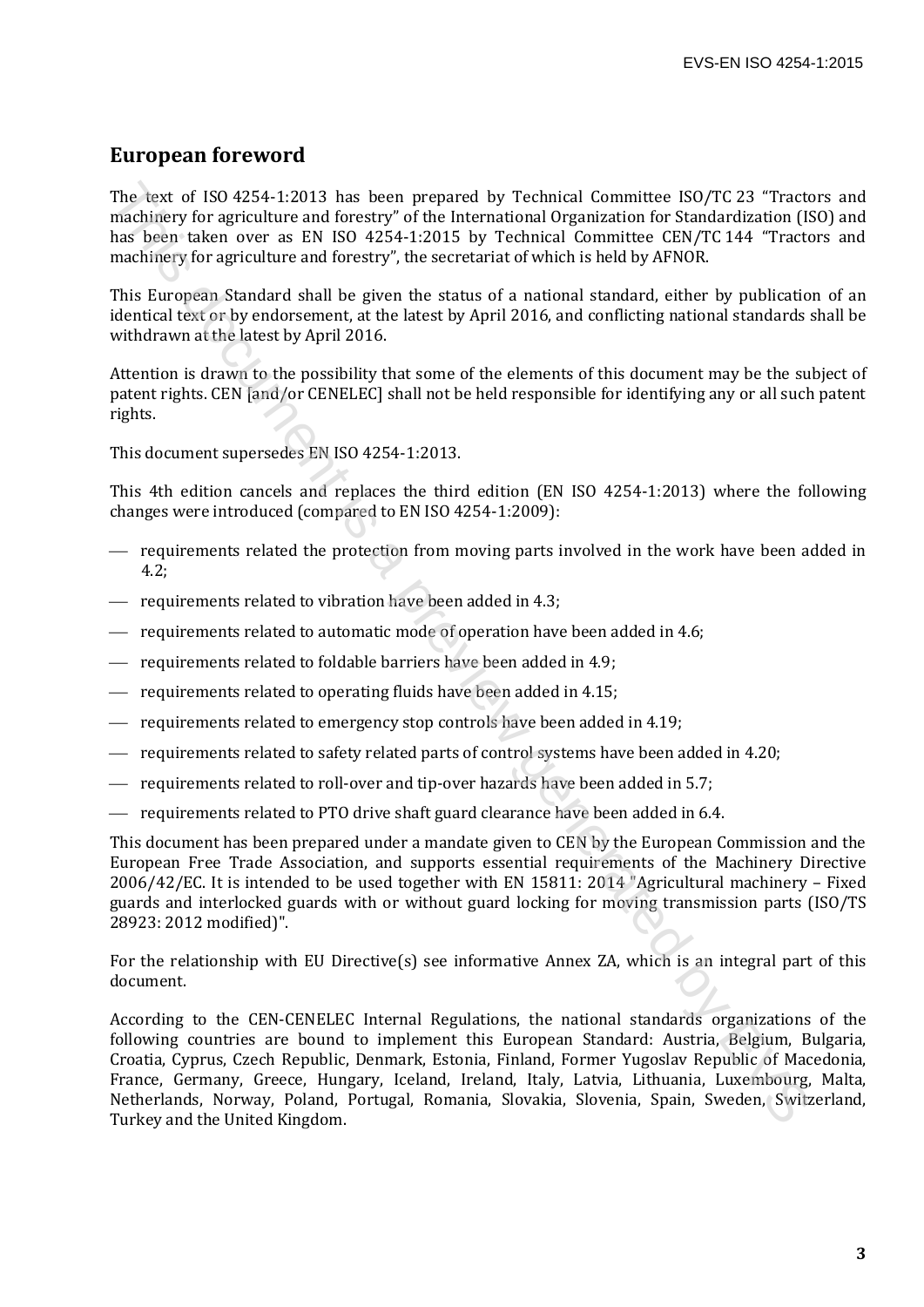#### **Endorsement notice**

The text of ISO 4254-1:2013 has been approved by CEN as EN ISO 4254-1:2015 without any many Mission. This a previous comparation is a previous of the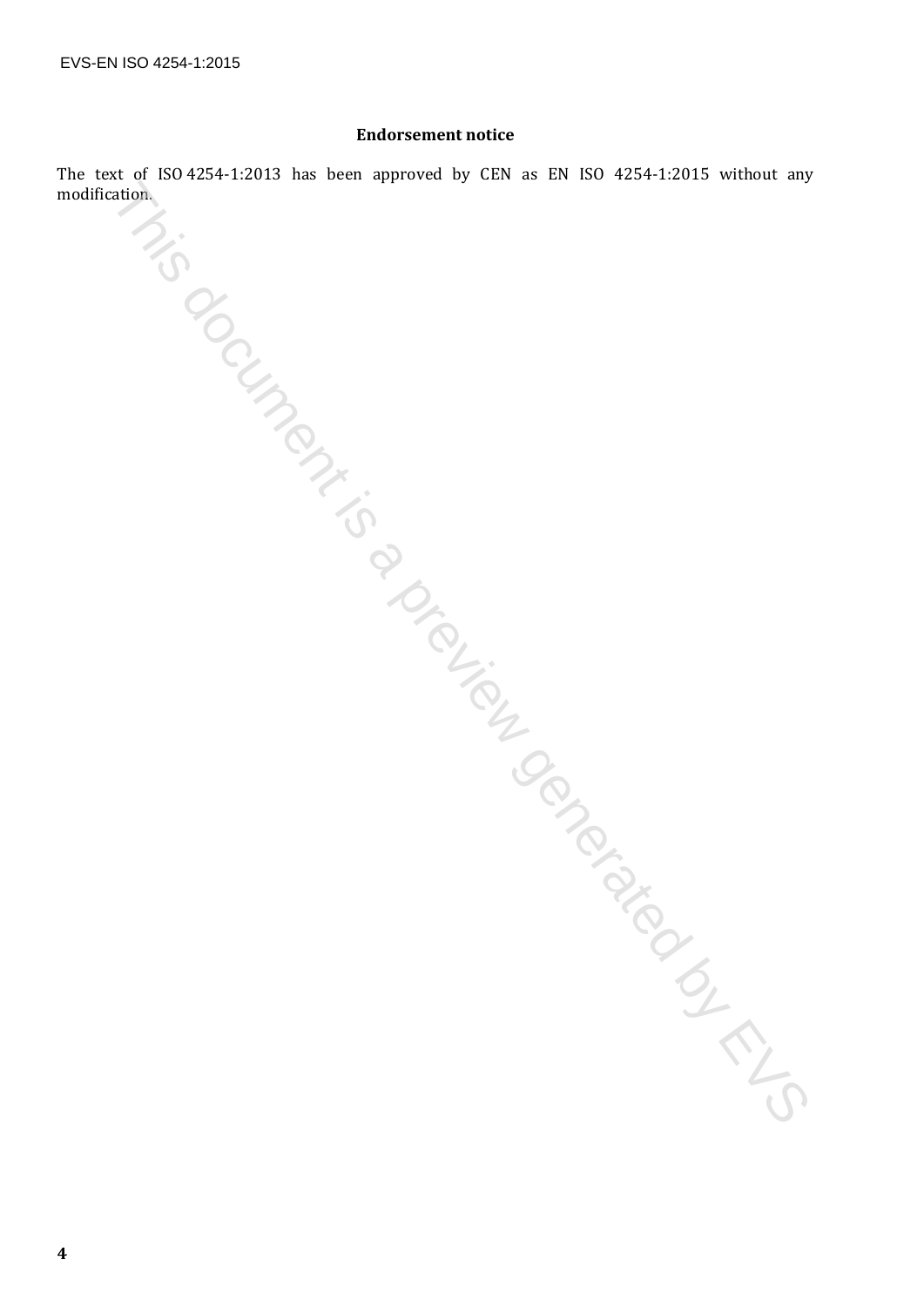## **Annex ZA**

## (informative) **Relationship between this European Standard and the Essential Requirements of EU Directive EU Directive 2006/42/EC**

This European Standard has been prepared under a mandate given to CEN by the European Commission and the European Free Trade Association to provide a means of conforming to Essential Requirements of the New Approach Directive 2006/42/EC on machinery.

Once this standard is cited in the Official Journal of the European Union under that Directive and has been implemented as a national standard in at least one Member State, compliance with the normative clauses of this standard confers, within the limits of the scope of this standard, a presumption of conformity with the relevant Essential Requirements of that Directive and associated EFTA regulations, except Essential Requirements 1.7.3 and 3.6.2.

NOTE Compliance with EN ISO 4254-1 and a machine-specific part of EN ISO 4254 is required to achieve presumption of conformity with the corresponding Essential Requirements of the Directive and associated EFTA regulations. Conformity with ESR 1.7.4.2 u) 4th paragraph, 2nd sentence (uncertainty of noise measurement) can only be claimed if the relevant machine-specific part of EN ISO 4254 includes specifications of the noise measurement uncertainty.

**WARNING** — Other requirements and other EU Directives may be applicable to the product(s) falling within the scope of this standard.

THE CONSCRIPTION OF CREW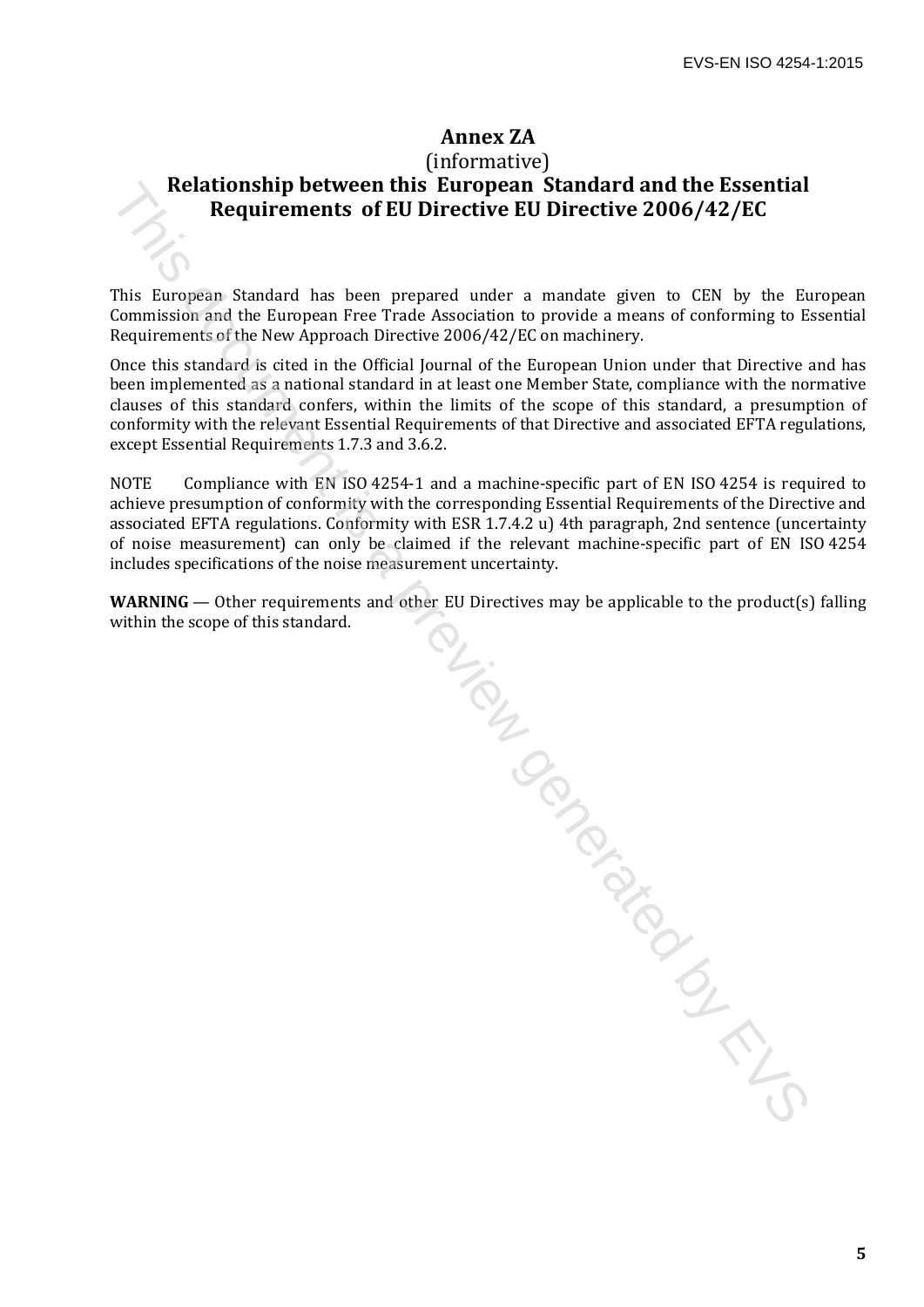# **Contents**

| 1<br>2<br>3<br>4<br>4.1<br>4.2<br>4.3<br>4.4<br>4.5<br>4.6<br>4.7<br>4.8<br>4.9<br>4.10<br>4.11<br>4.12<br>4.13<br>4.14<br>4.15<br>4.16<br>4.17<br>4.18<br>4.19<br>4.20<br>5<br>5.1<br>5.2<br>5.3<br>5.4<br>5.5<br>5.6<br>5.7<br>6<br>6.1<br>6.2<br>6.3<br>Transmission of mechanical power between self-propelled machines/tractors and<br>6.4<br>Hydraulic, pneumatic and electrical connections with a self-propelled machine or<br>6.5<br>7<br>8<br>8.1<br>Ceneral 23<br>8.2<br>8.3<br>8.4<br>Annex A (informative) List of significant hazards [11] and the context of significant hazards [11] Annex A (informative) List of significant hazards [11] and the context of significant $26$                                                                                                                                   |  |  |  |  |  |  |
|-----------------------------------------------------------------------------------------------------------------------------------------------------------------------------------------------------------------------------------------------------------------------------------------------------------------------------------------------------------------------------------------------------------------------------------------------------------------------------------------------------------------------------------------------------------------------------------------------------------------------------------------------------------------------------------------------------------------------------------------------------------------------------------------------------------------------------------|--|--|--|--|--|--|
|                                                                                                                                                                                                                                                                                                                                                                                                                                                                                                                                                                                                                                                                                                                                                                                                                                   |  |  |  |  |  |  |
| Noise <u>Communications</u> 5<br>Vibration 6 (1996) 6 (1997) 6 (1998) 7 (1998) 7 (1998) 7 (1998) 7 (1998) 7 (1998) 7 (1998) 7 (1998) 7 (1998) 7<br>$\text{Controls}$ 6<br>Electric equipment 23<br>Pneumatic systems 13<br>Operating fluids <b>Exercise Contract of the Contract of the Contract of the Contract of the Contract of the Contract of the Contract of the Contract of the Contract of the Contract of the Contract of the Contract of the Con</b><br>Safety-related parts of control systems. 2000 million and the state of the 15<br>Safety requirements and/or measures - Self-propelled ride-on machines  15<br>Moving the machine <b>Commission Commission</b> 28<br>Electric 19<br>Safety requirements and/or measures - Mounted, semi-mounted and trailed machines20<br>Controls 20<br>Information for use 23 |  |  |  |  |  |  |
|                                                                                                                                                                                                                                                                                                                                                                                                                                                                                                                                                                                                                                                                                                                                                                                                                                   |  |  |  |  |  |  |
|                                                                                                                                                                                                                                                                                                                                                                                                                                                                                                                                                                                                                                                                                                                                                                                                                                   |  |  |  |  |  |  |
|                                                                                                                                                                                                                                                                                                                                                                                                                                                                                                                                                                                                                                                                                                                                                                                                                                   |  |  |  |  |  |  |
|                                                                                                                                                                                                                                                                                                                                                                                                                                                                                                                                                                                                                                                                                                                                                                                                                                   |  |  |  |  |  |  |
|                                                                                                                                                                                                                                                                                                                                                                                                                                                                                                                                                                                                                                                                                                                                                                                                                                   |  |  |  |  |  |  |
|                                                                                                                                                                                                                                                                                                                                                                                                                                                                                                                                                                                                                                                                                                                                                                                                                                   |  |  |  |  |  |  |
|                                                                                                                                                                                                                                                                                                                                                                                                                                                                                                                                                                                                                                                                                                                                                                                                                                   |  |  |  |  |  |  |
|                                                                                                                                                                                                                                                                                                                                                                                                                                                                                                                                                                                                                                                                                                                                                                                                                                   |  |  |  |  |  |  |
|                                                                                                                                                                                                                                                                                                                                                                                                                                                                                                                                                                                                                                                                                                                                                                                                                                   |  |  |  |  |  |  |
|                                                                                                                                                                                                                                                                                                                                                                                                                                                                                                                                                                                                                                                                                                                                                                                                                                   |  |  |  |  |  |  |
|                                                                                                                                                                                                                                                                                                                                                                                                                                                                                                                                                                                                                                                                                                                                                                                                                                   |  |  |  |  |  |  |
|                                                                                                                                                                                                                                                                                                                                                                                                                                                                                                                                                                                                                                                                                                                                                                                                                                   |  |  |  |  |  |  |
|                                                                                                                                                                                                                                                                                                                                                                                                                                                                                                                                                                                                                                                                                                                                                                                                                                   |  |  |  |  |  |  |
|                                                                                                                                                                                                                                                                                                                                                                                                                                                                                                                                                                                                                                                                                                                                                                                                                                   |  |  |  |  |  |  |
|                                                                                                                                                                                                                                                                                                                                                                                                                                                                                                                                                                                                                                                                                                                                                                                                                                   |  |  |  |  |  |  |
|                                                                                                                                                                                                                                                                                                                                                                                                                                                                                                                                                                                                                                                                                                                                                                                                                                   |  |  |  |  |  |  |
|                                                                                                                                                                                                                                                                                                                                                                                                                                                                                                                                                                                                                                                                                                                                                                                                                                   |  |  |  |  |  |  |
|                                                                                                                                                                                                                                                                                                                                                                                                                                                                                                                                                                                                                                                                                                                                                                                                                                   |  |  |  |  |  |  |
|                                                                                                                                                                                                                                                                                                                                                                                                                                                                                                                                                                                                                                                                                                                                                                                                                                   |  |  |  |  |  |  |
|                                                                                                                                                                                                                                                                                                                                                                                                                                                                                                                                                                                                                                                                                                                                                                                                                                   |  |  |  |  |  |  |
|                                                                                                                                                                                                                                                                                                                                                                                                                                                                                                                                                                                                                                                                                                                                                                                                                                   |  |  |  |  |  |  |
|                                                                                                                                                                                                                                                                                                                                                                                                                                                                                                                                                                                                                                                                                                                                                                                                                                   |  |  |  |  |  |  |
|                                                                                                                                                                                                                                                                                                                                                                                                                                                                                                                                                                                                                                                                                                                                                                                                                                   |  |  |  |  |  |  |
|                                                                                                                                                                                                                                                                                                                                                                                                                                                                                                                                                                                                                                                                                                                                                                                                                                   |  |  |  |  |  |  |
|                                                                                                                                                                                                                                                                                                                                                                                                                                                                                                                                                                                                                                                                                                                                                                                                                                   |  |  |  |  |  |  |
|                                                                                                                                                                                                                                                                                                                                                                                                                                                                                                                                                                                                                                                                                                                                                                                                                                   |  |  |  |  |  |  |
|                                                                                                                                                                                                                                                                                                                                                                                                                                                                                                                                                                                                                                                                                                                                                                                                                                   |  |  |  |  |  |  |
|                                                                                                                                                                                                                                                                                                                                                                                                                                                                                                                                                                                                                                                                                                                                                                                                                                   |  |  |  |  |  |  |
|                                                                                                                                                                                                                                                                                                                                                                                                                                                                                                                                                                                                                                                                                                                                                                                                                                   |  |  |  |  |  |  |
|                                                                                                                                                                                                                                                                                                                                                                                                                                                                                                                                                                                                                                                                                                                                                                                                                                   |  |  |  |  |  |  |
|                                                                                                                                                                                                                                                                                                                                                                                                                                                                                                                                                                                                                                                                                                                                                                                                                                   |  |  |  |  |  |  |
|                                                                                                                                                                                                                                                                                                                                                                                                                                                                                                                                                                                                                                                                                                                                                                                                                                   |  |  |  |  |  |  |
|                                                                                                                                                                                                                                                                                                                                                                                                                                                                                                                                                                                                                                                                                                                                                                                                                                   |  |  |  |  |  |  |
|                                                                                                                                                                                                                                                                                                                                                                                                                                                                                                                                                                                                                                                                                                                                                                                                                                   |  |  |  |  |  |  |
|                                                                                                                                                                                                                                                                                                                                                                                                                                                                                                                                                                                                                                                                                                                                                                                                                                   |  |  |  |  |  |  |
|                                                                                                                                                                                                                                                                                                                                                                                                                                                                                                                                                                                                                                                                                                                                                                                                                                   |  |  |  |  |  |  |
|                                                                                                                                                                                                                                                                                                                                                                                                                                                                                                                                                                                                                                                                                                                                                                                                                                   |  |  |  |  |  |  |
|                                                                                                                                                                                                                                                                                                                                                                                                                                                                                                                                                                                                                                                                                                                                                                                                                                   |  |  |  |  |  |  |
|                                                                                                                                                                                                                                                                                                                                                                                                                                                                                                                                                                                                                                                                                                                                                                                                                                   |  |  |  |  |  |  |
|                                                                                                                                                                                                                                                                                                                                                                                                                                                                                                                                                                                                                                                                                                                                                                                                                                   |  |  |  |  |  |  |
|                                                                                                                                                                                                                                                                                                                                                                                                                                                                                                                                                                                                                                                                                                                                                                                                                                   |  |  |  |  |  |  |
|                                                                                                                                                                                                                                                                                                                                                                                                                                                                                                                                                                                                                                                                                                                                                                                                                                   |  |  |  |  |  |  |
|                                                                                                                                                                                                                                                                                                                                                                                                                                                                                                                                                                                                                                                                                                                                                                                                                                   |  |  |  |  |  |  |
|                                                                                                                                                                                                                                                                                                                                                                                                                                                                                                                                                                                                                                                                                                                                                                                                                                   |  |  |  |  |  |  |
|                                                                                                                                                                                                                                                                                                                                                                                                                                                                                                                                                                                                                                                                                                                                                                                                                                   |  |  |  |  |  |  |
|                                                                                                                                                                                                                                                                                                                                                                                                                                                                                                                                                                                                                                                                                                                                                                                                                                   |  |  |  |  |  |  |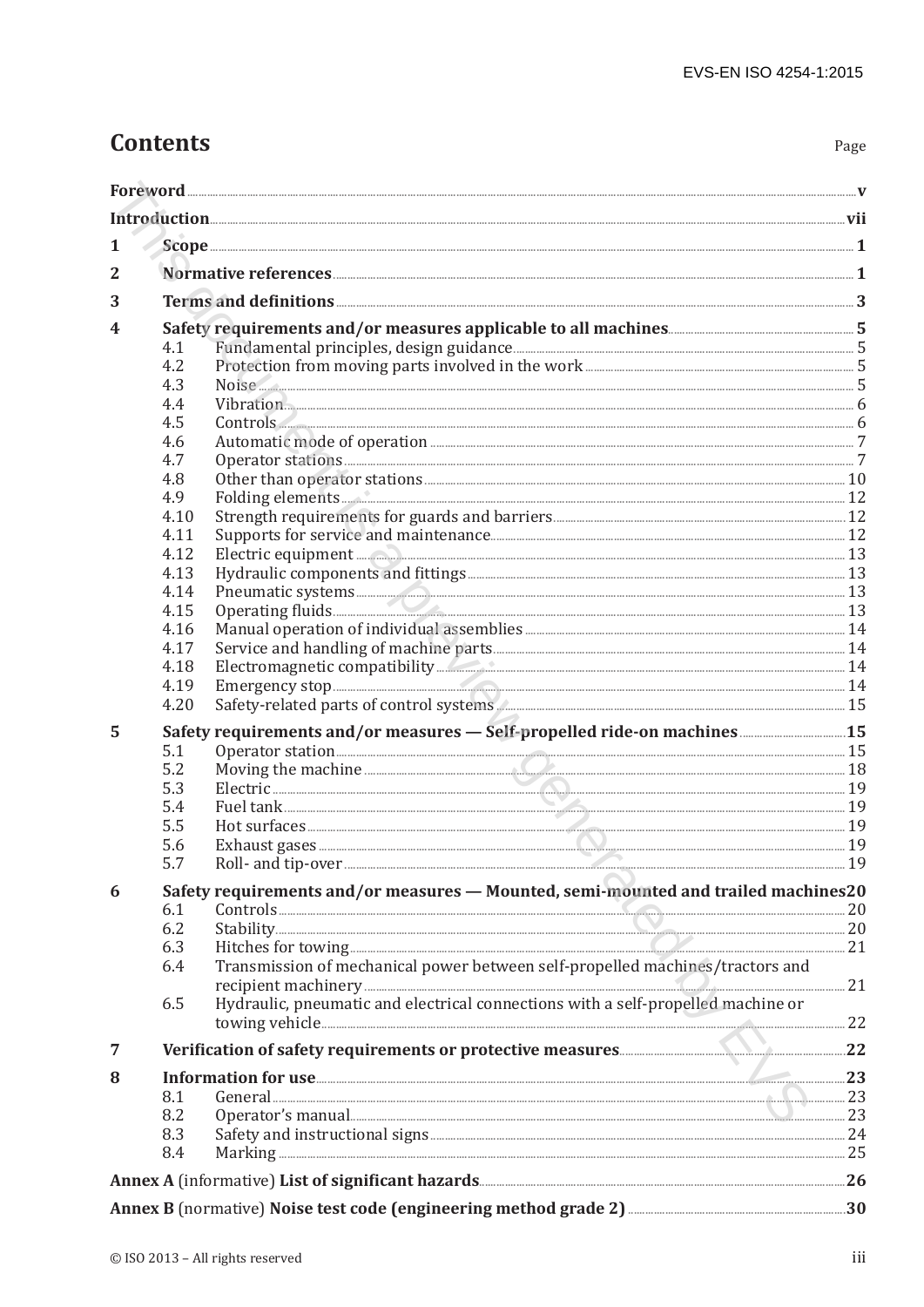| EVS-EN ISO 4254-1:2015 |                                  |
|------------------------|----------------------------------|
|                        |                                  |
|                        |                                  |
|                        |                                  |
|                        |                                  |
|                        |                                  |
|                        |                                  |
| Younger                |                                  |
|                        |                                  |
|                        |                                  |
|                        |                                  |
|                        |                                  |
|                        |                                  |
|                        |                                  |
|                        |                                  |
|                        |                                  |
|                        |                                  |
|                        |                                  |
|                        |                                  |
| <b>PIOLIPED</b>        |                                  |
|                        |                                  |
|                        |                                  |
|                        |                                  |
|                        |                                  |
|                        |                                  |
|                        | IP TON BIG                       |
|                        |                                  |
|                        |                                  |
|                        |                                  |
|                        |                                  |
|                        |                                  |
|                        |                                  |
|                        |                                  |
|                        |                                  |
|                        |                                  |
|                        |                                  |
|                        |                                  |
|                        |                                  |
|                        |                                  |
| iv                     | © ISO 2013 - All rights reserved |
|                        |                                  |